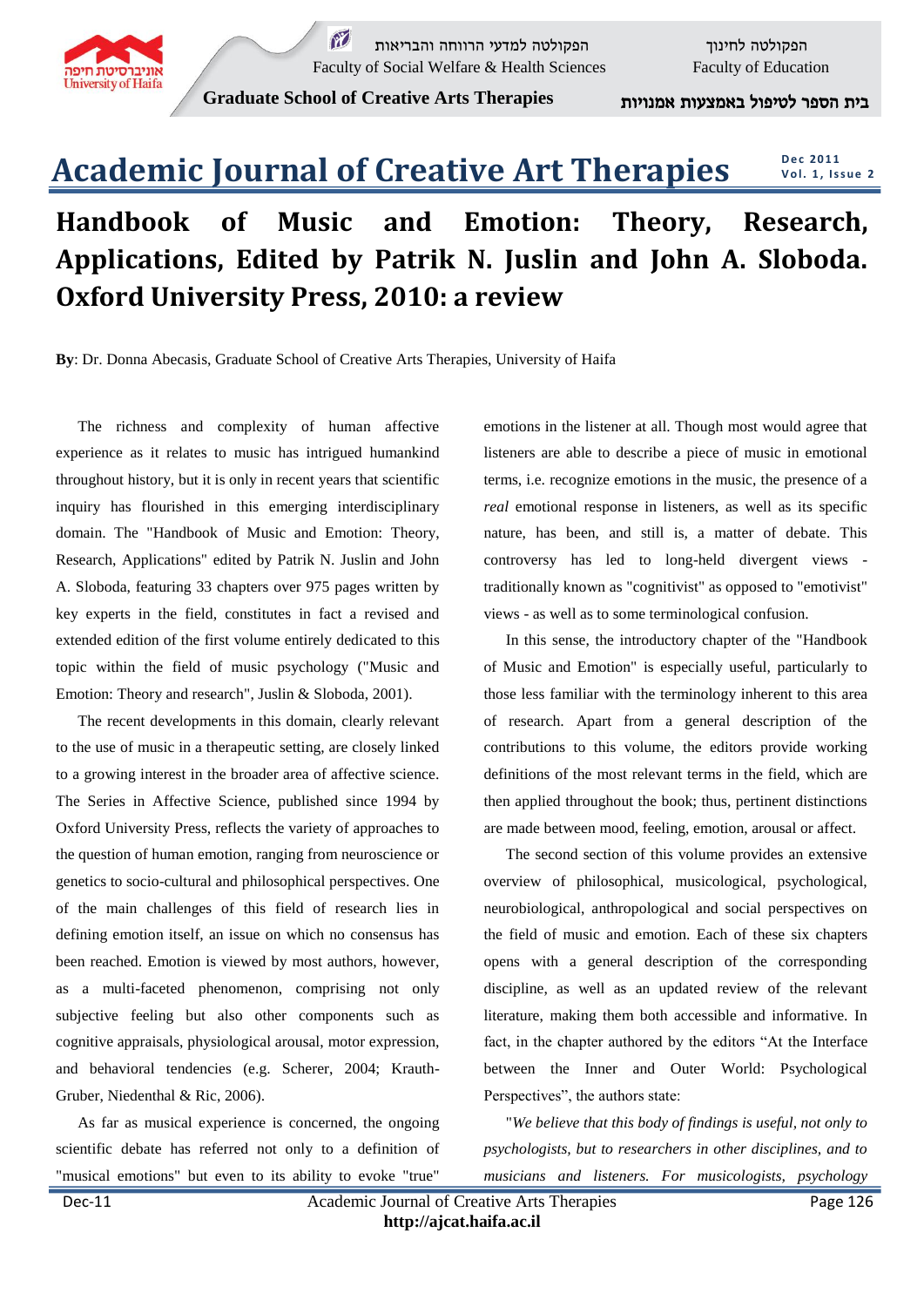*assists the delineation of those emotional effects that are lawfully attributable to the musical stimulus, and thus helps determine which of these effects are likely to be illuminated by the expertise of music analysts. For performing musicians, psychology helps to explain which aspects of listener response are likely to be influenced by them and what they do, and which may be outside their control. For listeners, psychology helps show that musical emotion is something that they can enhance or diminish by their purposive and deliberate engagement in the musical experience. They are not powerless 'victims' of Orpheus!*" (p.92).

This statement might well apply to practitioners and researchers in music therapy as well, who can certainly benefit from the insights provided not only by psychology but also by the other related disciplines. The accessibility of the text in this sense is especially noteworthy in the chapter "Towards a Neurobiology of Musical Emotions" authored by Isabelle Peretz, in which current knowledge and future questions about the neural substrates of emotions in the context of music are explored. She explains:

"*There are two plausible levels at which emotion and perception might bifurcate in the processing of music: early on after fast acoustical analysis of the musical input, or later on, after detailed analysis of emotional features. Consider a sudden dissonant chord or crash of cymbals, which may elicit a rapid, reflex-like reaction in the subcortical pathway, in the absence of detailed analysis of the music. This alerting role is probably often exploited in the soundtracks of terror movies. In contrast, the frequent alternation between major and minor keys in Klezmer music is more likely to be mediated cortically*" (p.106).

"…*future work should aim at defining the nature of the musical characteristics that are quickly and effectively picked up by a subcortical pathway to verify if there is a 'short-cut' from music to emotions. The point is not only theoretically relevant, but clinically important as well. For example, direct access to subcortical structures may account for the fact that patients with Alzheimer dementia continue to respond to music despite the existence of vast and diffuse cortical lesions*" (p.111).

Thus, it seems clear that gaining an understanding of the neural bases of emotional processing, particularly in clinical populations, is of utmost importance for the therapeutic use of music. But the necessity of combining research and healthcare concerns is also emphasized from completely different perspectives, as for instance in Tia DeNora's fascinating description of an ethnographic interview study conducted by Batt-Rawden (2007a) in which people suffering or in recovery from chronic conditions reported their use of music to cope with their illness.

"*Batt-Rawden's research was explicitly action-oriented. This is to say that she was not simply attempting to discover or observe impartially what her respondents did with music. Rather, the use of repeated interviews provided her participants with informal training, helping them to expand their repertoires of music use by talking with them about how music was and might be used so as to promote health. In this respect, she was not merely seeking data – as an interviewer – but was functioning also as a kind of conductor of healthmusic practice, a pedagogue in how to use music to prompt imagination and modify bodily states and thus, also, to some extent, a lay 'musical carer'*" (p.176).

In this context, of particular interest is the third section of the Handbook, devoted exclusively to the measurement of emotions. Methodological issues such as the validity of different self-report methods with respect to general as well as domain-specific models of emotion, or the extensive possibilities for implicit or psychophysiological measures are discussed in detail. Again, similar health-related topics are raised in chapters referring to extremely diverse methodologies, all of which of great relevance to music therapy research. For instance the role of music in the management of anxiety is reflected both in listeners' selfreports, where "*peacefulness and tension turned out to be further important classificatory units of musically induced affect. Peacefulness and relaxation seem an obvious affective consequence of the prototypical mental state of the music listener – one in which there is a certain detachment from the 'real' world with its physical and psychological threats*" (p.208) as Marcel Zentner and Tuomas Eerola observed, as well as in neuroimaging research, where authors Stefan Koelsch, Walter A. Siebel and Thomas Fritz conclude: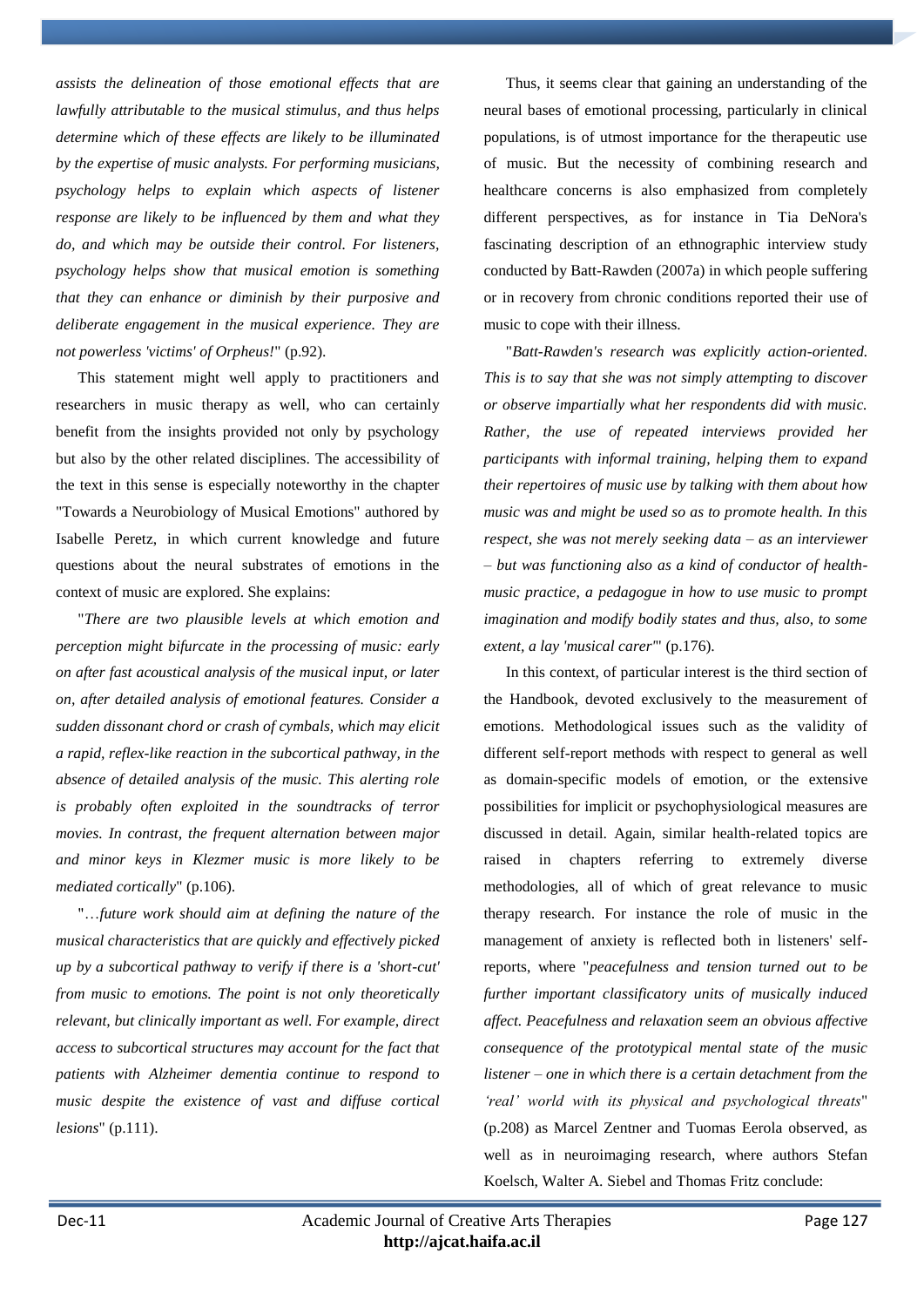"*With regard to clinical applications, it would be useful to have more insight into the neural correlates of the anxietyreducing effects of music listening. Similarly, we need more knowledge about the neural correlates of the emotional effects used in music therapy for the treatment of patients. Notably, this does not only pertain to patients with affective disorders (such as Depression), but also – due to the effects of emotions on the autonomic, endocrine, and immune system – to patients with diseases related to dysfunctions of these systems (such as autoimmune diseases). Such knowledge would help to develop more systematic, widespread, and evidence-based applications, which make use of the powerful effects of music on emotions to improve human health*" (p.338).

The next two sections of the Handbook explore emotions in music making and in music listening, respectively. Issues often overlooked concerning the lives of performers, including of course that of performance anxiety, are thoroughly addressed. The exhaustive and creative accounts of how performers convey musical expression, and the specific musical features at play, are invaluable sources of information for those seeking to expand their knowledge of music as means of communication. The last chapter, dedicated to possible mechanisms underlying the induction of emotion in listeners, is particularly helpful and clarifying in this respect (see also Juslin & Västfjäll, 2008), including examples of implications for health research and music therapy:

"*The development of such [individualized health] interventions will obviously benefit from a better understanding of the underlying mechanisms. The framework outlined earlier can hopefully contribute to more hypothesisdriven approaches to exploring mechanisms affecting emotion and stress. It might also contribute to music practice, by illuminating the processes that underlie different therapy techniques such as the 'iso principle' or Guided Imagery with Music*" (p.633).

The idea of individualized interventions in music therapy is closely linked to the focus of the next section, namely the developmental aspects of music and affect, the topic of personality and its relation to musical preference, as well as social and cross-cultural considerations. All these factors strongly influence affective responses to music in listeners and therapists alike, and are of critical importance when, for instance, developmental disorders are involved – the cases of autism, Williams syndrome or deaf children with cochlear implants are reviewed in the chapter authored by Sandra E. Trehub, Erin E. Hannon and Adena Schachner.

Importantly, in the present edition of the Handbook, a whole section is fully dedicated to Applications – including, among others, "Music Therapy", authored by Michael H. Thaut and Barbara L. Wheeler, and "Music, Health and Well-Being" by Suzanne B. Hanser. These comprehensive chapters cover not only a historical overview of music in healthcare contexts but also theoretical frameworks specifically addressing emotion:

"*The exact role of emotion in most music therapy has not been considered in the literature. We may gain some understanding of its role by looking at the focus of the work. In music psychotherapy, the focus of the therapy* is *emotion, while in some other forms the focus is cognitive or physical functioning. However, just as people always have emotions, so music therapy always deals with emotion in one form or another*" (p.821).

"…*by accessing and modulating affective states, music not only addresses emotional and mood responses but also modulates a broad range of cognitive states regarding attention and perception, memory, psychosocial functions, and executive functions*" (p.834).

In the chapter by Thaut and Wheeler, a detailed integrative model of music in therapy is described "*intended to integrate an objective neurological basis for the effect of music stimuli, and their respective stimulus properties and associated responses, with the subjective variables of perceptual and evaluative music processing, in order to arrive at a predictable, analyzable, and measurable treatment result*" (p.842).

Still, authors acknowledge empirical data is scarce. In Hanser's words:

"*Music is, by its nature, a variable that defies objectivity, as it is produced by a unique human being or ensemble of humans. Research protocols that test interesting musical interventions, therefore, can be subjective and complex, challenging attempts at generalizing their impact to other*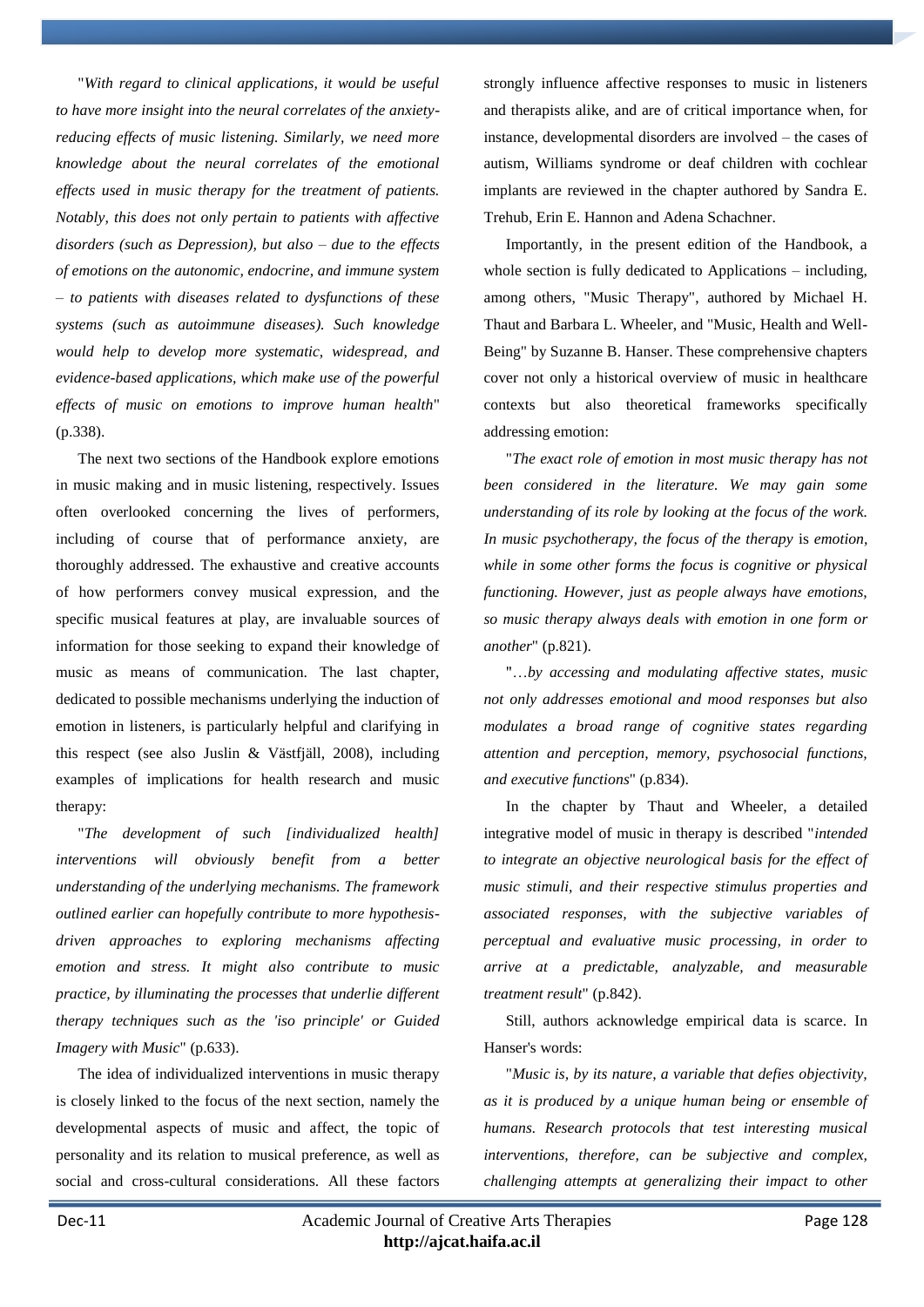*audiences or participants. The paucity of experimental research indicates that while there is much discussion about engaging in musical activity for health and well-being, it is difficult to design research to test specific outcomes. Yet the disciplines of science and medicine demand rigorous and randomized clinical trials for music interventions to be considered evidence-based practice*" (p.856).

Despite the difficulties, in the last section of the Handbook, entitled "The Past, Present and Future of Music and Emotion Research", the editors report the results of a mini-survey conducted among several contributors asked to indicate up to three priorities of research in this field for the next five years: along with measurement issues and the importance of social context, "*At least eight query responses concerned the role of musical emotions in health: 'wellbeing'; 'immunological changes'; 'management of emotional disorders (i.e. anxiety and depression)'; 'neurorehabilitation and psychiatry'; 'psychological and physiological health'; 'pain-reducing effects of music'. Several chapters in the present volume (…) discuss health aspects, which can be taken as further indication that this will be a salient topic in coming years*" (p. 939).

The relevance of the field of music and emotion to music therapeutic interventions and research is thus emphasized in spite of current challenges and controversies. Overall, this impressive volume can serve as basis for the examination of the issues involved not only in therapy but in music activity in general. The comprehensive and detailed accounts of the diversity of approaches and theoretical perspectives, combining the highest standards of scholarship with an accessible presentation and style, make it recommended reading for anyone interested in the intricate relation between music and human emotion.

### **References**

- Batt-Rawden K (2007a) *Music and health promotion: the role and significance of music and musicking in everyday life for the long term ill*. Doctoral dissertation, University of Exeter, UK
- Juslin PN & Sloboda JA, eds. (2001) *Music and emotion: Theory and research*. Oxford University Press.
- Juslin PN & Västfjäll D (2008) Emotional responses to music: The need to consider underlying mechanisms. *Behavioral and Brain Sciences 31:* 559-575
- Niedenthal PM, Krauth-Gruber S, Ric F (2006) *Psychology of Emotion: Interpersonal Experiential and Cognitive Approaches*. New York: Psychology Press
- Scherer KR (2004) Which emotions can be induced by music? What are the underlying mechanisms? And how can we measure them? *Journal of New Music Research 33*: 239–251

#### **About the authors (back cover)**

**Patrik N. Juslin** is Associate Professor of Psychology at Uppsala University, Sweden, where he directs their research and teaching in music psychology. He completed his PhD in 1998 and became associate professor in 2004. Juslin has published numerous articles in the areas of expression in music performance, emotional responses to music, music education, and emotion in speech. In 2001, he edited the volume *Music and Emotion: Theory and Research* together with John Sloboda. Juslin is associate editor of the journals *Music Perception* and *Musicae Scientiae*. He is a member of the International Society for Research on Emotions and received ESCOM's 'Young Researcher Award' in 1996. Alongside his work as a researcher, he has also worked professionally as a guitar player.

**John A. Sloboda** is Emeritus Professor at Keele University, honorary Professor of Music at Royal Holloway University, London, and Visiting Research Fellow at the Guildhall School of Music & Drama, London. He has been a member of the School of Psychology at Keele since 1974 and was Director of its Unit for the Study of Musical Skill and Development founded in 1991. John Sloboda is internationally known for his work on the psychology of music. He is a Fellow of the British Psychological Society, and was President of the European Society for the Cognitive Sciences of Music, where he serves on the editorial board of its journal, *Musicae Scientiae*. He was the recipient of the 1998 British Psychological Society's Presidents Award for Distinguished Contributions to Psychological Knowledge, and in 2004 was elected to Fellowship of the British